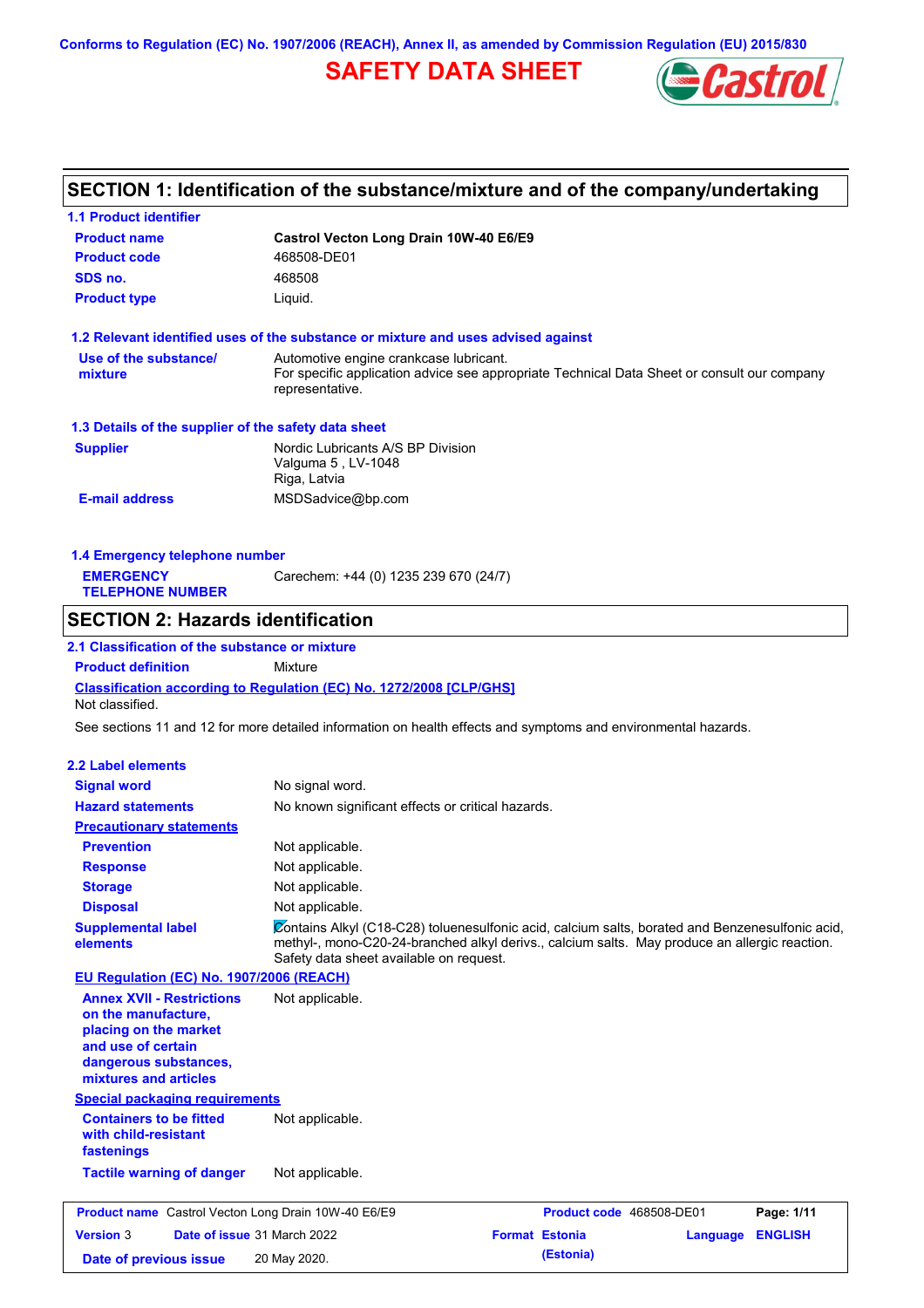## **SECTION 2: Hazards identification**

| 2.3 Other hazards                                                                                                        |                                                                                                                                                                                                                          |
|--------------------------------------------------------------------------------------------------------------------------|--------------------------------------------------------------------------------------------------------------------------------------------------------------------------------------------------------------------------|
| <b>Results of PBT and vPvB</b><br>assessment                                                                             | Product does not meet the criteria for PBT or vPvB according to Regulation (EC) No. 1907/2006,<br>Annex XIII.                                                                                                            |
| <b>Product meets the criteria</b><br>for PBT or vPvB according<br>to Regulation (EC) No.<br><b>1907/2006, Annex XIII</b> | This mixture does not contain any substances that are assessed to be a PBT or a vPvB.                                                                                                                                    |
| Other hazards which do<br>not result in classification                                                                   | Defatting to the skin.<br>USED ENGINE OILS<br>Used engine oil may contain hazardous components which have the potential to cause skin<br>cancer.<br>See Toxicological Information, section 11 of this Safety Data Sheet. |

## **SECTION 3: Composition/information on ingredients**

### **3.2 Mixtures**

#### Mixture **Product definition**

**Highly refined base oil (IP 346 DMSO extract < 3%). Proprietary performance additives.** 

| <b>Product/ingredient</b><br>name                                                              | <b>Identifiers</b>                                                                      | $\%$ | <b>Regulation (EC) No.</b><br>1272/2008 [CLP] | <b>Type</b> |
|------------------------------------------------------------------------------------------------|-----------------------------------------------------------------------------------------|------|-----------------------------------------------|-------------|
| reaction mass of isomers of:<br>C7-9-alkyl 3-(3,5-di-tert-butyl-<br>4-hydroxyphenyl)propionate | REACH #: 01-0000015551-76<br>$EC: 406-040-9$<br>CAS: 125643-61-0<br>Index: 607-530-00-7 | וי≥  | Aquatic Chronic 4, H413                       | $[1]$       |
| Alkyl (C18-C28) toluenesulfonic acid,<br>calcium salts, borated                                | EC:<br>$CAS: -$                                                                         | ≤0.3 | Skin Sens. 1B, H317<br>Repr. 2, H361d         | $[1]$       |
| Benzenesulfonic acid, methyl-, mono-<br>C20-24-branched alkyl derivs.,                         | CAS: 722503-68-6                                                                        | ≤0.3 | Skin Sens, 1B, H317                           | $[1]$       |

calcium salts

**See Section 16 for the full text of the H statements declared above.**

### **Type**

[1] Substance classified with a health or environmental hazard

[2] Substance with a workplace exposure limit

[3] Substance meets the criteria for PBT according to Regulation (EC) No. 1907/2006, Annex XIII

[4] Substance meets the criteria for vPvB according to Regulation (EC) No. 1907/2006, Annex XIII

[5] Substance of equivalent concern

[6] Additional disclosure due to company policy

Occupational exposure limits, if available, are listed in Section 8.

### **SECTION 4: First aid measures**

### **4.1 Description of first aid measures**

| Eye contact                       | In case of contact, immediately flush eyes with plenty of water for at least 15 minutes. Eyelids<br>should be held away from the eyeball to ensure thorough rinsing. Check for and remove any<br>contact lenses. Get medical attention.           |
|-----------------------------------|---------------------------------------------------------------------------------------------------------------------------------------------------------------------------------------------------------------------------------------------------|
| <b>Skin contact</b>               | Wash skin thoroughly with soap and water or use recognised skin cleanser. Remove<br>contaminated clothing and shoes. Wash clothing before reuse. Clean shoes thoroughly before<br>reuse. Get medical attention if irritation develops.            |
| <b>Inhalation</b>                 | Winhaled, remove to fresh air. In case of inhalation of decomposition products in a fire,<br>symptoms may be delayed. The exposed person may need to be kept under medical<br>surveillance for 48 hours. Get medical attention if symptoms occur. |
| <b>Ingestion</b>                  | Do not induce vomiting unless directed to do so by medical personnel. Get medical attention if<br>symptoms occur.                                                                                                                                 |
| <b>Protection of first-aiders</b> | No action shall be taken involving any personal risk or without suitable training. It may be<br>dangerous to the person providing aid to give mouth-to-mouth resuscitation.                                                                       |

#### **4.2 Most important symptoms and effects, both acute and delayed**

See Section 11 for more detailed information on health effects and symptoms. **Potential acute health effects Inhalation** Exposure to decomposition products may cause a health hazard. Serious effects may be delayed following exposure. **Ingestion** No known significant effects or critical hazards. **Product name** Castrol Vecton Long Drain 10W-40 E6/E9 **Product code** 468508-DE01 **Page: 2/11 Version** 3 **Date of issue** 31 March 2022 **Format Estonia Language ENGLISH Date of previous issue (Estonia)** 20 May 2020.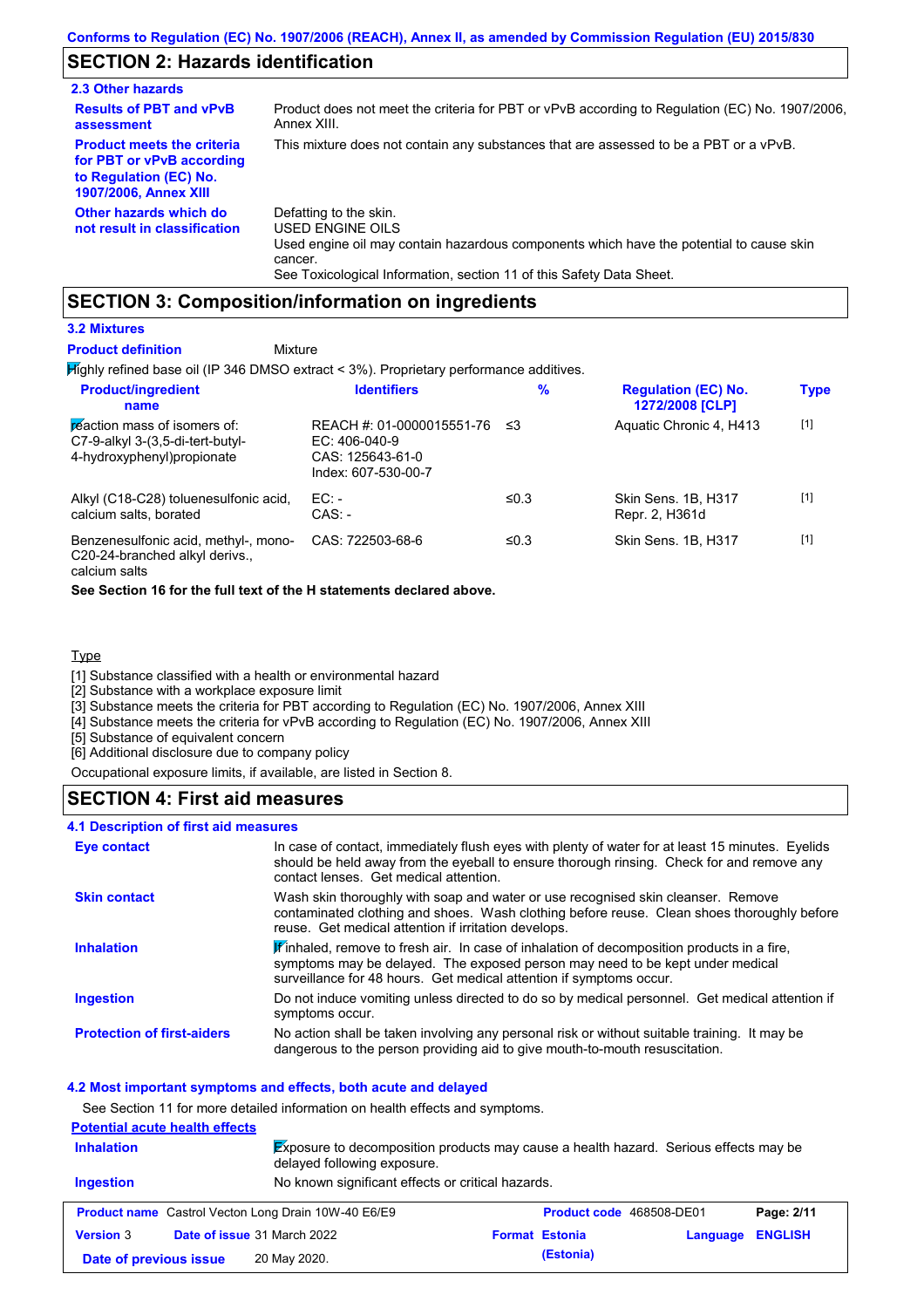### **SECTION 4: First aid measures Skin contact** Defatting to the skin. May cause skin dryness and irritation. **Eye contact** No known significant effects or critical hazards. **Delayed and immediate effects as well as chronic effects from short and long-term exposure Inhalation Ingestion Skin contact Eye contact** Overexposure to the inhalation of airborne droplets or aerosols may cause irritation of the respiratory tract. Ingestion of large quantities may cause nausea and diarrhoea. Prolonged or repeated contact can defat the skin and lead to irritation and/or dermatitis. Potential risk of transient stinging or redness if accidental eye contact occurs.

|  | 4.3 Indication of any immediate medical attention and special treatment needed |  |
|--|--------------------------------------------------------------------------------|--|
|  |                                                                                |  |

| <b>Notes to physician</b> | Treatment should in general be symptomatic and directed to relieving any effects.   |
|---------------------------|-------------------------------------------------------------------------------------|
|                           | In case of inhalation of decomposition products in a fire, symptoms may be delayed. |
|                           | The exposed person may need to be kept under medical surveillance for 48 hours.     |

## **SECTION 5: Firefighting measures**

| 5.1 Extinguishing media                                   |                                                                                                                                                                                                                                                                                                                                                                   |
|-----------------------------------------------------------|-------------------------------------------------------------------------------------------------------------------------------------------------------------------------------------------------------------------------------------------------------------------------------------------------------------------------------------------------------------------|
| <b>Suitable extinguishing</b><br>media                    | In case of fire, use foam, dry chemical or carbon dioxide extinguisher or spray.                                                                                                                                                                                                                                                                                  |
| <b>Unsuitable extinguishing</b><br>media                  | Do not use water jet. The use of a water jet may cause the fire to spread by splashing the<br>burning product.                                                                                                                                                                                                                                                    |
| 5.2 Special hazards arising from the substance or mixture |                                                                                                                                                                                                                                                                                                                                                                   |
| <b>Hazards from the</b><br>substance or mixture           | In a fire or if heated, a pressure increase will occur and the container may burst.                                                                                                                                                                                                                                                                               |
| <b>Hazardous combustion</b><br>products                   | Combustion products may include the following:<br>carbon oxides (CO, CO <sub>2</sub> ) (carbon monoxide, carbon dioxide)<br>nitrogen oxides ( $NO$ , $NO2$ etc.)                                                                                                                                                                                                  |
| 5.3 Advice for firefighters                               |                                                                                                                                                                                                                                                                                                                                                                   |
| <b>Special precautions for</b><br>fire-fighters           | No action shall be taken involving any personal risk or without suitable training. Promptly<br>isolate the scene by removing all persons from the vicinity of the incident if there is a fire.                                                                                                                                                                    |
| <b>Special protective</b><br>equipment for fire-fighters  | Fire-fighters should wear appropriate protective equipment and self-contained breathing<br>apparatus (SCBA) with a full face-piece operated in positive pressure mode. Clothing for fire-<br>fighters (including helmets, protective boots and gloves) conforming to European standard EN<br>469 will provide a basic level of protection for chemical incidents. |

## **SECTION 6: Accidental release measures**

|                                                          | 6.1 Personal precautions, protective equipment and emergency procedures                                                                                                                                                                                                                                                                                                                        |  |  |  |
|----------------------------------------------------------|------------------------------------------------------------------------------------------------------------------------------------------------------------------------------------------------------------------------------------------------------------------------------------------------------------------------------------------------------------------------------------------------|--|--|--|
| For non-emergency<br>personnel                           | No action shall be taken involving any personal risk or without suitable training. Evacuate<br>surrounding areas. Keep unnecessary and unprotected personnel from entering. Do not touch<br>or walk through spilt material. Floors may be slippery; use care to avoid falling. Put on<br>appropriate personal protective equipment.                                                            |  |  |  |
| For emergency responders                                 | Entry into a confined space or poorly ventilated area contaminated with vapour, mist or fume is<br>extremely hazardous without the correct respiratory protective equipment and a safe system of<br>work. Wear self-contained breathing apparatus. Wear a suitable chemical protective suit.<br>Chemical resistant boots. See also the information in "For non-emergency personnel".           |  |  |  |
| <b>6.2 Environmental</b><br>precautions                  | Avoid dispersal of spilt material and runoff and contact with soil, waterways, drains and sewers.<br>Inform the relevant authorities if the product has caused environmental pollution (sewers,<br>waterways, soil or air).                                                                                                                                                                    |  |  |  |
| 6.3 Methods and material for containment and cleaning up |                                                                                                                                                                                                                                                                                                                                                                                                |  |  |  |
| <b>Small spill</b>                                       | Stop leak if without risk. Move containers from spill area. Absorb with an inert material and<br>place in an appropriate waste disposal container. Dispose of via a licensed waste disposal<br>contractor.                                                                                                                                                                                     |  |  |  |
| <b>Large spill</b>                                       | Stop leak if without risk. Move containers from spill area. Prevent entry into sewers, water<br>courses, basements or confined areas. Contain and collect spillage with non-combustible,<br>absorbent material e.g. sand, earth, vermiculite or diatomaceous earth and place in container<br>for disposal according to local regulations. Dispose of via a licensed waste disposal contractor. |  |  |  |

| <b>Product name</b> Castrol Vecton Long Drain 10W-40 E6/E9 |  | <b>Product code</b> 468508-DE01 |                       | Page: 3/11              |  |  |
|------------------------------------------------------------|--|---------------------------------|-----------------------|-------------------------|--|--|
| <b>Date of issue 31 March 2022</b><br><b>Version 3</b>     |  |                                 | <b>Format Estonia</b> | <b>Language ENGLISH</b> |  |  |
| Date of previous issue                                     |  | 20 May 2020.                    |                       | (Estonia)               |  |  |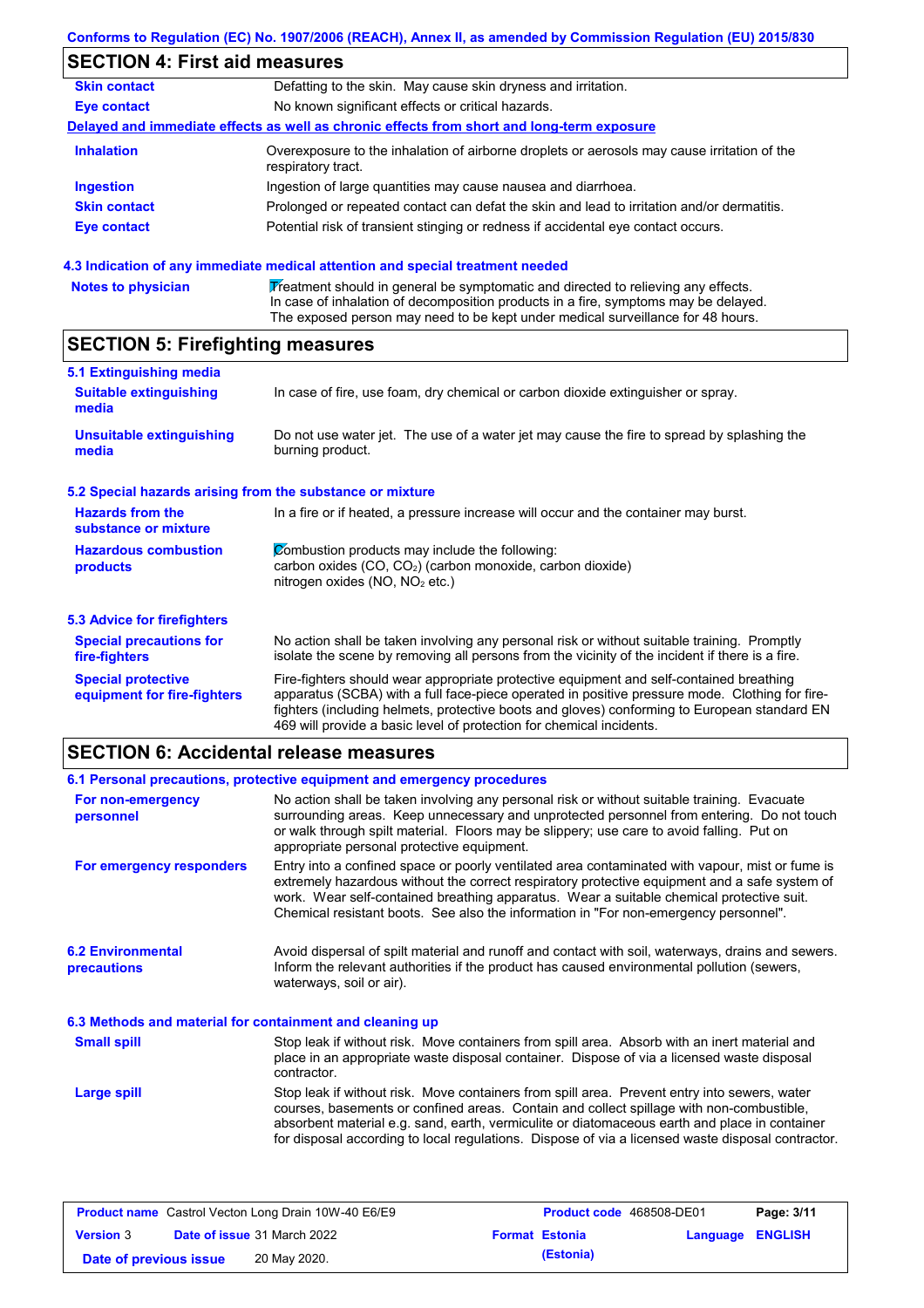### **SECTION 6: Accidental release measures**

| 6.4 Reference to other | See Section 1 for emergency contact information.                            |
|------------------------|-----------------------------------------------------------------------------|
| sections               | See Section 5 for firefighting measures.                                    |
|                        | See Section 8 for information on appropriate personal protective equipment. |
|                        | See Section 12 for environmental precautions.                               |
|                        | See Section 13 for additional waste treatment information.                  |

## **SECTION 7: Handling and storage**

| 7.1 Precautions for safe handling                                                    |                                                                                                                                                                                                                                                                                                                                                                                                                                                                                          |
|--------------------------------------------------------------------------------------|------------------------------------------------------------------------------------------------------------------------------------------------------------------------------------------------------------------------------------------------------------------------------------------------------------------------------------------------------------------------------------------------------------------------------------------------------------------------------------------|
| <b>Protective measures</b>                                                           | Put on appropriate personal protective equipment.                                                                                                                                                                                                                                                                                                                                                                                                                                        |
| <b>Advice on general</b><br>occupational hygiene                                     | Eating, drinking and smoking should be prohibited in areas where this material is handled,<br>stored and processed. Wash thoroughly after handling. Remove contaminated clothing and<br>protective equipment before entering eating areas. See also Section 8 for additional<br>information on hygiene measures.                                                                                                                                                                         |
| <b>7.2 Conditions for safe</b><br>storage, including any<br><i>incompatibilities</i> | Store in accordance with local regulations. Store in a dry, cool and well-ventilated area, away<br>from incompatible materials (see Section 10). Keep away from heat and direct sunlight. Keep<br>container tightly closed and sealed until ready for use. Containers that have been opened must<br>be carefully resealed and kept upright to prevent leakage. Store and use only in equipment/<br>containers designed for use with this product. Do not store in unlabelled containers. |
| <b>Not suitable</b>                                                                  | Prolonged exposure to elevated temperature.                                                                                                                                                                                                                                                                                                                                                                                                                                              |
| 7.3 Specific end use(s)                                                              |                                                                                                                                                                                                                                                                                                                                                                                                                                                                                          |
| <b>Recommendations</b>                                                               | See section 1.2 and Exposure scenarios in annex, if applicable.                                                                                                                                                                                                                                                                                                                                                                                                                          |
|                                                                                      | CECTION 0. Evacours controlains regard protection                                                                                                                                                                                                                                                                                                                                                                                                                                        |

## **SECTION 8: Exposure controls/personal protection**

### **8.1 Control parameters**

#### **Occupational exposure limits** No exposure limit value known.

Whilst specific OELs for certain components may be shown in this section, other components may be present in any mist, vapour or dust produced. Therefore, the specific OELs may not be applicable to the product as a whole and are provided for guidance only.

**Recommended monitoring procedures**

If this product contains ingredients with exposure limits, personal, workplace atmosphere or biological monitoring may be required to determine the effectiveness of the ventilation or other control measures and/or the necessity to use respiratory protective equipment. Reference should be made to monitoring standards, such as the following: European Standard EN 689 (Workplace atmospheres - Guidance for the assessment of exposure by inhalation to chemical agents for comparison with limit values and measurement strategy) European Standard EN 14042 (Workplace atmospheres - Guide for the application and use of procedures for the assessment of exposure to chemical and biological agents) European Standard EN 482 (Workplace atmospheres - General requirements for the performance of procedures for the measurement of chemical agents) Reference to national guidance documents for methods for the determination of hazardous substances will also be required.

### **Derived No Effect Level**

No DNELs/DMELs available.

### **Predicted No Effect Concentration**

No PNECs available

| <b>8.2 Exposure controls</b>                               |                                                                                                                                                                                                                                                             |                                                                                                                                                                                                                                                                                                                                                                                                                                                                                                                                                                                                                                                                                                                                                                                                                                                                                                                                                                                                         |                          |          |                |
|------------------------------------------------------------|-------------------------------------------------------------------------------------------------------------------------------------------------------------------------------------------------------------------------------------------------------------|---------------------------------------------------------------------------------------------------------------------------------------------------------------------------------------------------------------------------------------------------------------------------------------------------------------------------------------------------------------------------------------------------------------------------------------------------------------------------------------------------------------------------------------------------------------------------------------------------------------------------------------------------------------------------------------------------------------------------------------------------------------------------------------------------------------------------------------------------------------------------------------------------------------------------------------------------------------------------------------------------------|--------------------------|----------|----------------|
| <b>Appropriate engineering</b><br><b>controls</b>          |                                                                                                                                                                                                                                                             | Provide exhaust ventilation or other engineering controls to keep the relevant airborne<br>concentrations below their respective occupational exposure limits.<br>All activities involving chemicals should be assessed for their risks to health, to ensure<br>exposures are adequately controlled. Personal protective equipment should only be considered<br>after other forms of control measures (e.g. engineering controls) have been suitably evaluated.<br>Personal protective equipment should conform to appropriate standards, be suitable for use, be<br>kept in good condition and properly maintained.<br>Your supplier of personal protective equipment should be consulted for advice on selection and<br>appropriate standards. For further information contact your national organisation for standards.<br>The final choice of protective equipment will depend upon a risk assessment. It is important to<br>ensure that all items of personal protective equipment are compatible. |                          |          |                |
| <b>Individual protection measures</b>                      |                                                                                                                                                                                                                                                             |                                                                                                                                                                                                                                                                                                                                                                                                                                                                                                                                                                                                                                                                                                                                                                                                                                                                                                                                                                                                         |                          |          |                |
| <b>Hygiene measures</b>                                    | Wash hands, forearms and face thoroughly after handling chemical products, before eating,<br>smoking and using the lavatory and at the end of the working period. Ensure that eyewash<br>stations and safety showers are close to the workstation location. |                                                                                                                                                                                                                                                                                                                                                                                                                                                                                                                                                                                                                                                                                                                                                                                                                                                                                                                                                                                                         |                          |          |                |
| <b>Respiratory protection</b>                              |                                                                                                                                                                                                                                                             |                                                                                                                                                                                                                                                                                                                                                                                                                                                                                                                                                                                                                                                                                                                                                                                                                                                                                                                                                                                                         |                          |          |                |
| <b>Product name</b> Castrol Vecton Long Drain 10W-40 E6/E9 |                                                                                                                                                                                                                                                             |                                                                                                                                                                                                                                                                                                                                                                                                                                                                                                                                                                                                                                                                                                                                                                                                                                                                                                                                                                                                         | Product code 468508-DE01 |          | Page: 4/11     |
| Date of issue 31 March 2022<br><b>Version 3</b>            |                                                                                                                                                                                                                                                             |                                                                                                                                                                                                                                                                                                                                                                                                                                                                                                                                                                                                                                                                                                                                                                                                                                                                                                                                                                                                         | <b>Format Estonia</b>    | Language | <b>ENGLISH</b> |

**Date of previous issue (Estonia)** 20 May 2020.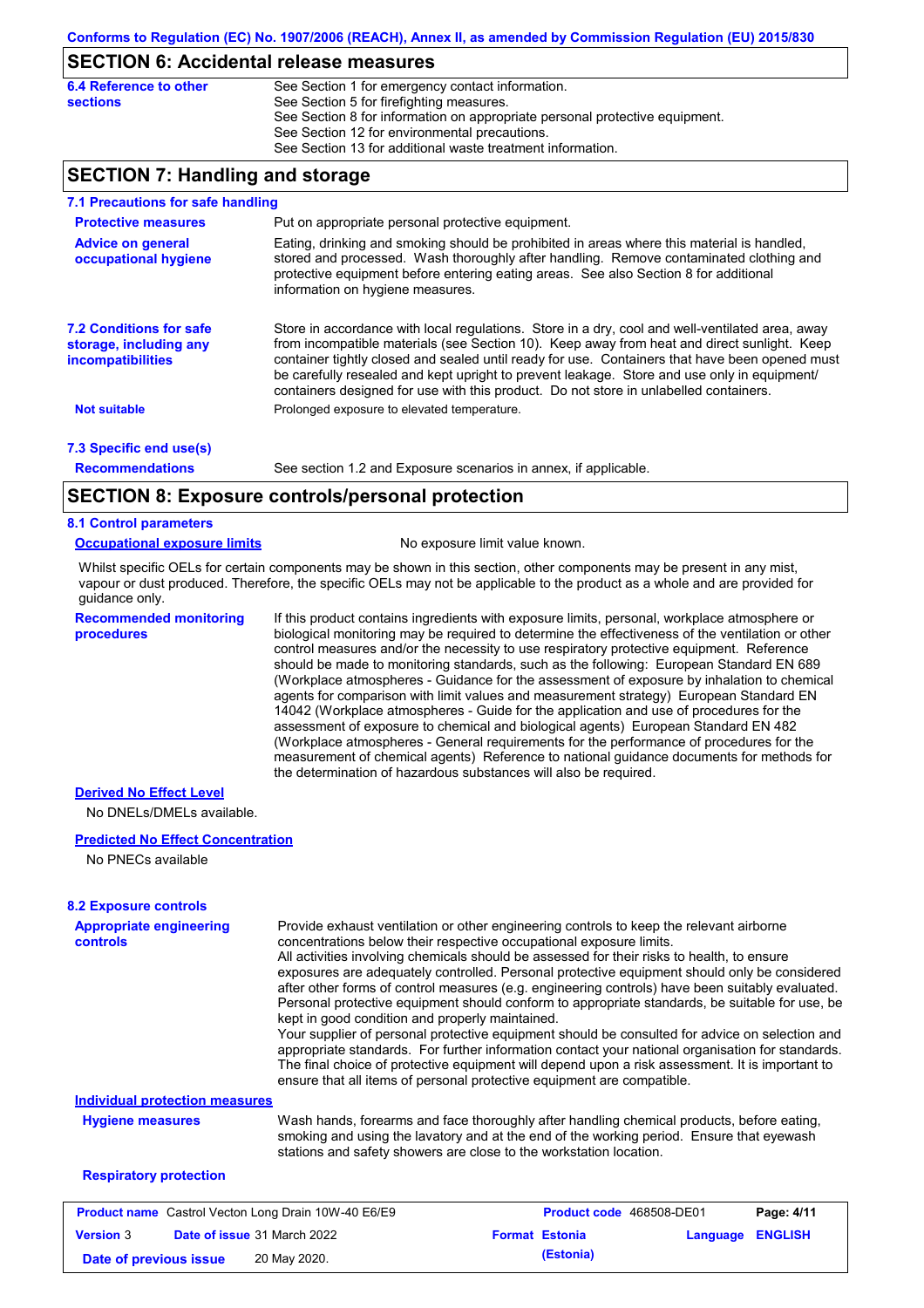# **SECTION 8: Exposure controls/personal protection**

|                            | In case of insufficient ventilation, wear suitable respiratory equipment.<br>The correct choice of respiratory protection depends upon the chemicals being handled, the<br>conditions of work and use, and the condition of the respiratory equipment. Safety procedures<br>should be developed for each intended application. Respiratory protection equipment should<br>therefore be chosen in consultation with the supplier/manufacturer and with a full assessment<br>of the working conditions.                                                                                                                                             |
|----------------------------|---------------------------------------------------------------------------------------------------------------------------------------------------------------------------------------------------------------------------------------------------------------------------------------------------------------------------------------------------------------------------------------------------------------------------------------------------------------------------------------------------------------------------------------------------------------------------------------------------------------------------------------------------|
| <b>Eye/face protection</b> | Safety glasses with side shields.                                                                                                                                                                                                                                                                                                                                                                                                                                                                                                                                                                                                                 |
| <b>Skin protection</b>     |                                                                                                                                                                                                                                                                                                                                                                                                                                                                                                                                                                                                                                                   |
| <b>Hand protection</b>     | <b>General Information:</b>                                                                                                                                                                                                                                                                                                                                                                                                                                                                                                                                                                                                                       |
|                            | Because specific work environments and material handling practices vary, safety procedures<br>should be developed for each intended application. The correct choice of protective gloves<br>depends upon the chemicals being handled, and the conditions of work and use. Most gloves<br>provide protection for only a limited time before they must be discarded and replaced (even the<br>best chemically resistant gloves will break down after repeated chemical exposures).                                                                                                                                                                  |
|                            | Gloves should be chosen in consultation with the supplier / manufacturer and taking account of<br>a full assessment of the working conditions.                                                                                                                                                                                                                                                                                                                                                                                                                                                                                                    |
|                            | Recommended: Nitrile gloves.<br><b>Breakthrough time:</b>                                                                                                                                                                                                                                                                                                                                                                                                                                                                                                                                                                                         |
|                            | Breakthrough time data are generated by glove manufacturers under laboratory test conditions<br>and represent how long a glove can be expected to provide effective permeation resistance. It<br>is important when following breakthrough time recommendations that actual workplace<br>conditions are taken into account. Always consult with your glove supplier for up-to-date<br>technical information on breakthrough times for the recommended glove type.<br>Our recommendations on the selection of gloves are as follows:                                                                                                                |
|                            | Continuous contact:                                                                                                                                                                                                                                                                                                                                                                                                                                                                                                                                                                                                                               |
|                            | Gloves with a minimum breakthrough time of 240 minutes, or >480 minutes if suitable gloves<br>can be obtained.<br>If suitable gloves are not available to offer that level of protection, gloves with shorter<br>breakthrough times may be acceptable as long as appropriate glove maintenance and<br>replacement regimes are determined and adhered to.                                                                                                                                                                                                                                                                                          |
|                            | Short-term / splash protection:                                                                                                                                                                                                                                                                                                                                                                                                                                                                                                                                                                                                                   |
|                            | Recommended breakthrough times as above.<br>It is recognised that for short-term, transient exposures, gloves with shorter breakthrough times<br>may commonly be used. Therefore, appropriate maintenance and replacement regimes must<br>be determined and rigorously followed.                                                                                                                                                                                                                                                                                                                                                                  |
|                            | <b>Glove Thickness:</b>                                                                                                                                                                                                                                                                                                                                                                                                                                                                                                                                                                                                                           |
|                            | For general applications, we recommend gloves with a thickness typically greater than 0.35 mm.                                                                                                                                                                                                                                                                                                                                                                                                                                                                                                                                                    |
|                            | It should be emphasised that glove thickness is not necessarily a good predictor of glove<br>resistance to a specific chemical, as the permeation efficiency of the glove will be dependent<br>on the exact composition of the glove material. Therefore, glove selection should also be based<br>on consideration of the task requirements and knowledge of breakthrough times.<br>Glove thickness may also vary depending on the glove manufacturer, the glove type and the<br>glove model. Therefore, the manufacturers' technical data should always be taken into account<br>to ensure selection of the most appropriate glove for the task. |
|                            | Note: Depending on the activity being conducted, gloves of varying thickness may be required<br>for specific tasks. For example:                                                                                                                                                                                                                                                                                                                                                                                                                                                                                                                  |
|                            | • Thinner gloves (down to 0.1 mm or less) may be required where a high degree of manual<br>dexterity is needed. However, these gloves are only likely to give short duration protection and<br>would normally be just for single use applications, then disposed of.                                                                                                                                                                                                                                                                                                                                                                              |
|                            | • Thicker gloves (up to 3 mm or more) may be required where there is a mechanical (as well<br>as a chemical) risk i.e. where there is abrasion or puncture potential.                                                                                                                                                                                                                                                                                                                                                                                                                                                                             |

| <b>Product name</b> Castrol Vecton Long Drain 10W-40 E6/E9 |  |                                    | <b>Product code</b> 468508-DE01 |                       | Page: 5/11              |  |
|------------------------------------------------------------|--|------------------------------------|---------------------------------|-----------------------|-------------------------|--|
| <b>Version 3</b>                                           |  | <b>Date of issue 31 March 2022</b> |                                 | <b>Format Estonia</b> | <b>Language ENGLISH</b> |  |
| Date of previous issue                                     |  | 20 May 2020.                       |                                 | (Estonia)             |                         |  |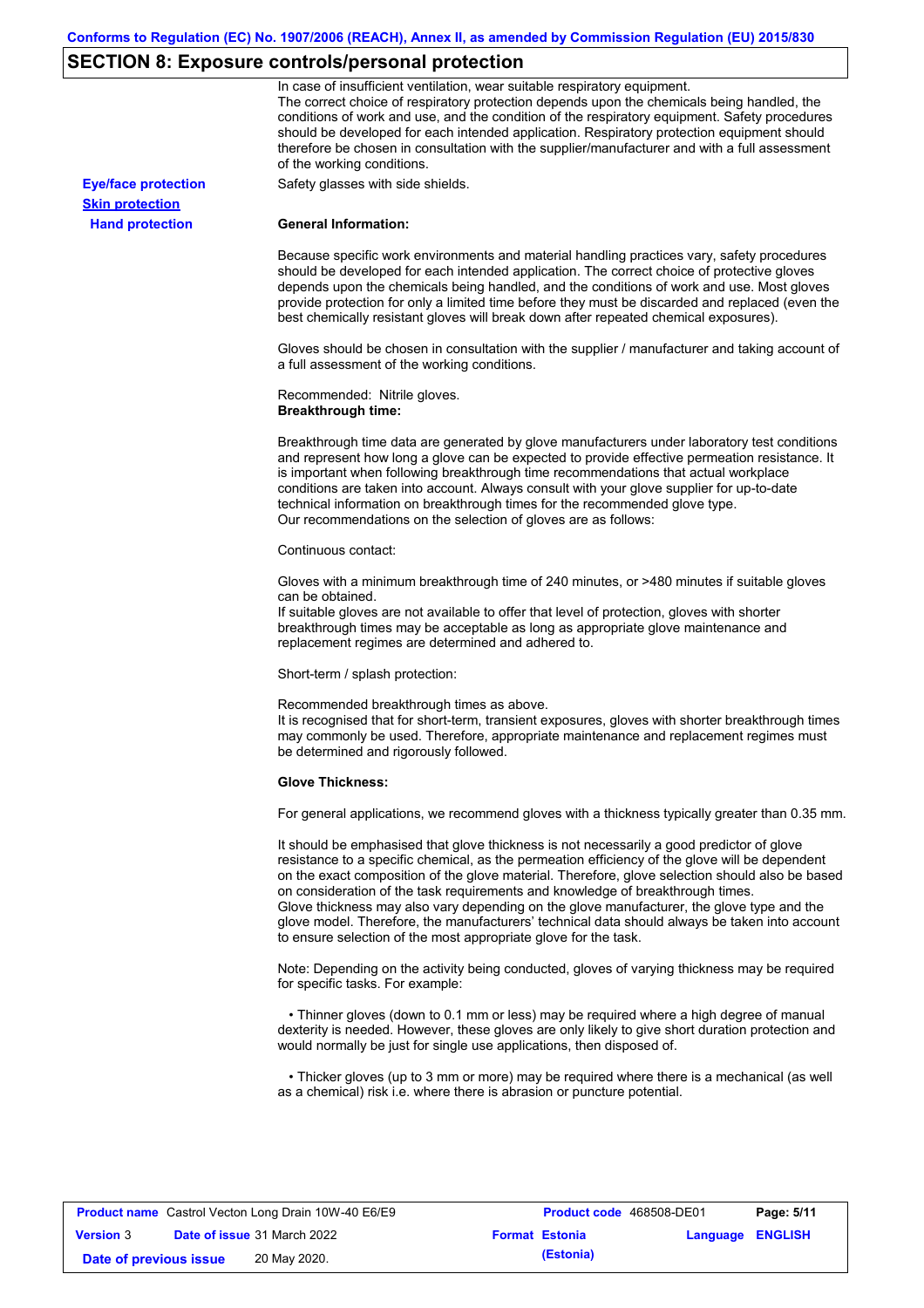## **SECTION 8: Exposure controls/personal protection**

| <b>Skin and body</b>                             | Use of protective clothing is good industrial practice.                                                                                                                                                                                                                                                                                                                                                                                                                                                                                                                                               |
|--------------------------------------------------|-------------------------------------------------------------------------------------------------------------------------------------------------------------------------------------------------------------------------------------------------------------------------------------------------------------------------------------------------------------------------------------------------------------------------------------------------------------------------------------------------------------------------------------------------------------------------------------------------------|
|                                                  | Personal protective equipment for the body should be selected based on the task being<br>performed and the risks involved and should be approved by a specialist before handling this<br>product.<br>Cotton or polyester/cotton overalls will only provide protection against light superficial<br>contamination that will not soak through to the skin. Overalls should be laundered on a regular<br>basis. When the risk of skin exposure is high (e.g. when cleaning up spillages or if there is a<br>risk of splashing) then chemical resistant aprons and/or impervious chemical suits and boots |
|                                                  | will be required.                                                                                                                                                                                                                                                                                                                                                                                                                                                                                                                                                                                     |
| <b>Refer to standards:</b>                       | Respiratory protection: EN 529<br>Gloves: EN 420, EN 374<br>Eye protection: EN 166<br>Filtering half-mask: EN 149<br>Filtering half-mask with valve: EN 405<br>Half-mask: EN 140 plus filter<br>Full-face mask: EN 136 plus filter<br>Particulate filters: EN 143<br>Gas/combined filters: EN 14387                                                                                                                                                                                                                                                                                                   |
| <b>Environmental exposure</b><br><b>controls</b> | Emissions from ventilation or work process equipment should be checked to ensure they<br>comply with the requirements of environmental protection legislation. In some cases, fume<br>scrubbers, filters or engineering modifications to the process equipment will be necessary to<br>reduce emissions to acceptable levels.                                                                                                                                                                                                                                                                         |

## **SECTION 9: Physical and chemical properties**

The conditions of measurement of all properties are at standard temperature and pressure unless otherwise indicated.

### **9.1 Information on basic physical and chemical properties**

| <b>Appearance</b>                                      |                                            |
|--------------------------------------------------------|--------------------------------------------|
| <b>Physical state</b>                                  | Liguid.                                    |
| <b>Colour</b>                                          | Amber.                                     |
| <b>Odour</b>                                           | Not available.                             |
| <b>Odour threshold</b>                                 | Not available.                             |
| pH                                                     | Mot applicable.                            |
| <b>Melting point/freezing point</b>                    | Not available.                             |
| Initial boiling point and boiling<br>range             | Not available.                             |
| <b>Pour point</b>                                      | -42 $^{\circ}$ C                           |
| <b>Flash point</b>                                     | Closed cup: 200°C (392°F) [Pensky-Martens] |
| <b>Evaporation rate</b>                                | Not available.                             |
| Flammability (solid, gas)                              | Not available.                             |
| <b>Upper/lower flammability or</b><br>explosive limits | Not available.                             |
| Vapour pressure                                        | Not available.                             |

|                                                            |                                                                                |           |         | Vapour Pressure at 20°C |          | Vapour pressure at 50°C  |                |
|------------------------------------------------------------|--------------------------------------------------------------------------------|-----------|---------|-------------------------|----------|--------------------------|----------------|
|                                                            | Ingredient name                                                                | mm Hg kPa |         | <b>Method</b>           | mm<br>Hg | kPa<br><b>Method</b>     |                |
|                                                            | Distillates (petroleum),<br>hydrotreated heavy<br>paraffinic                   | < 0.08    | < 0.011 | <b>ASTM D 5191</b>      |          |                          |                |
|                                                            | Lubricating oils<br>(petroleum), C20-50,<br>hydrotreated neutral oil-<br>based | < 0.08    | < 0.011 | <b>ASTM D 5191</b>      |          |                          |                |
|                                                            | Distillates (petroleum),<br>solvent-dewaxed<br>heavy paraffinic                | < 0.08    | < 0.011 | <b>ASTM D 5191</b>      |          |                          |                |
|                                                            | Distillates (petroleum),<br>hydrotreated light<br>paraffinic                   | < 0.08    | < 0.011 | <b>ASTM D 5191</b>      |          |                          |                |
| <b>Vapour density</b>                                      | Not available.                                                                 |           |         |                         |          |                          |                |
| <b>Relative density</b>                                    | Not available.                                                                 |           |         |                         |          |                          |                |
| <b>Density</b>                                             | $<$ 1000 kg/m <sup>3</sup> (<1 g/cm <sup>3</sup> ) at 15 <sup>°</sup> C        |           |         |                         |          |                          |                |
| <b>Solubility(ies)</b>                                     | insoluble in water.                                                            |           |         |                         |          |                          |                |
| <b>Product name</b> Castrol Vecton Long Drain 10W-40 E6/E9 |                                                                                |           |         |                         |          | Product code 468508-DE01 | Page: 6/11     |
| <b>Version 3</b>                                           | Date of issue 31 March 2022                                                    |           |         | <b>Format Estonia</b>   |          | Language                 | <b>ENGLISH</b> |
| Date of previous issue                                     | 20 May 2020.                                                                   |           |         | (Estonia)               |          |                          |                |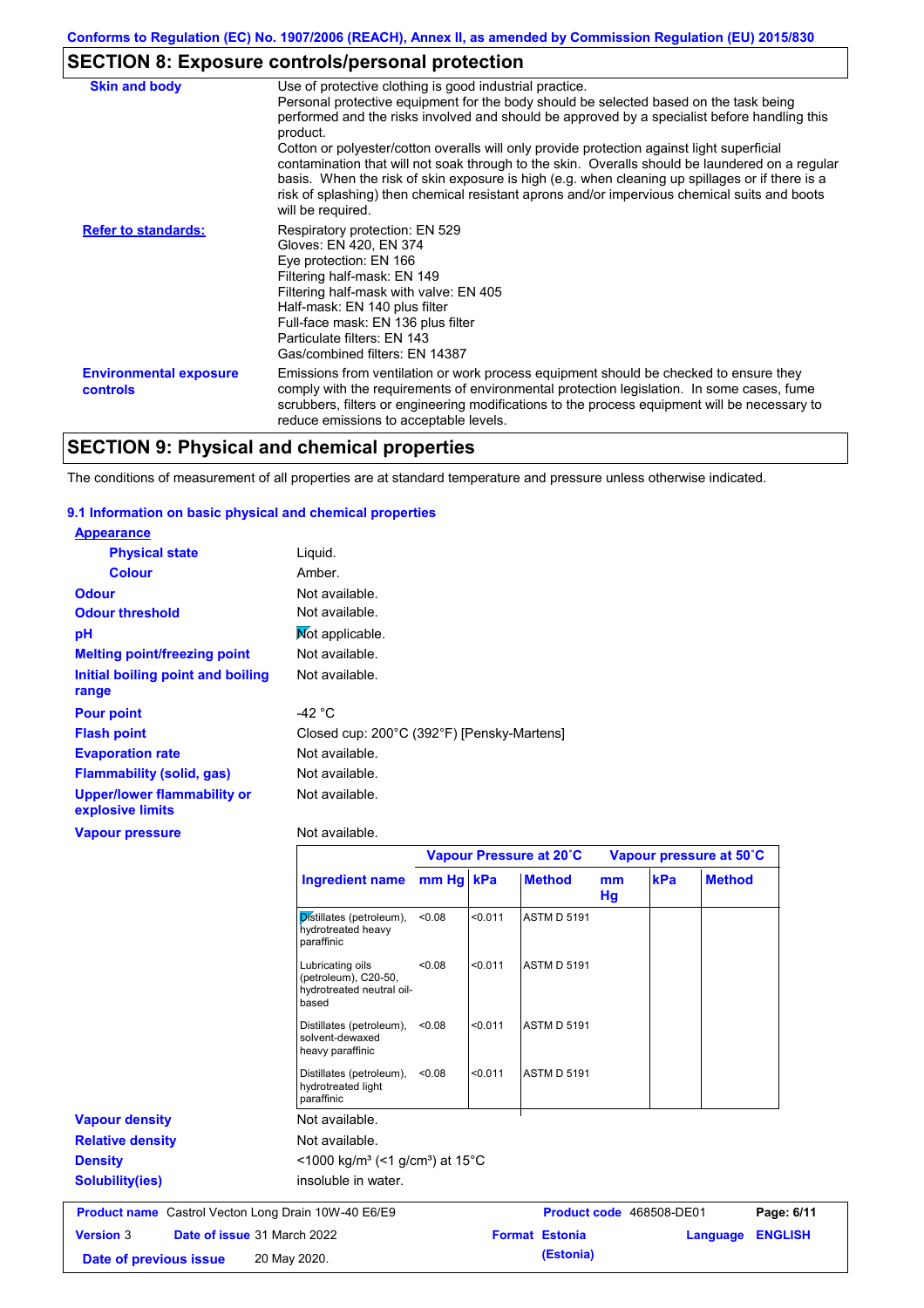## **SECTION 9: Physical and chemical properties**

| <b>Partition coefficient: n-octanol/</b><br>water | Not applicable.                                                                                                                              |                 |     |               |  |
|---------------------------------------------------|----------------------------------------------------------------------------------------------------------------------------------------------|-----------------|-----|---------------|--|
| <b>Auto-ignition temperature</b>                  | <b>Ingredient name</b>                                                                                                                       | $\rm ^{\circ}C$ | °F  | <b>Method</b> |  |
|                                                   | reaction mass of isomers of:<br>C7-9-alkyl 3-(3,5-di-tert-butyl-<br>4-hydroxyphenyl) propionate                                              | 365             | 689 |               |  |
| <b>Decomposition temperature</b>                  | Not available.                                                                                                                               |                 |     |               |  |
| <b>Viscosity</b>                                  | Kinematic: 99.3 mm <sup>2</sup> /s (99.3 cSt) at 40 $^{\circ}$ C<br>Kinematic: 13.65 to 14.7 mm <sup>2</sup> /s (13.65 to 14.7 cSt) at 100°C |                 |     |               |  |
| <b>Explosive properties</b>                       | Not available.                                                                                                                               |                 |     |               |  |
| <b>Oxidising properties</b>                       | Not available.                                                                                                                               |                 |     |               |  |
| <b>Particle characteristics</b>                   |                                                                                                                                              |                 |     |               |  |
| <b>Median particle size</b>                       | Mot applicable.                                                                                                                              |                 |     |               |  |
| 9.2 Other information                             |                                                                                                                                              |                 |     |               |  |
| No additional information.                        |                                                                                                                                              |                 |     |               |  |

# **SECTION 10: Stability and reactivity**

| produced.<br>decomposition products<br><b>SECTION 11: Toxicological information</b> |                                                                                                                                                                         |  |  |
|-------------------------------------------------------------------------------------|-------------------------------------------------------------------------------------------------------------------------------------------------------------------------|--|--|
| <b>10.6 Hazardous</b>                                                               | Under normal conditions of storage and use, hazardous decomposition products should not be                                                                              |  |  |
| <b>10.5 Incompatible materials</b>                                                  | Reactive or incompatible with the following materials: oxidising materials.                                                                                             |  |  |
| <b>10.4 Conditions to avoid</b>                                                     | Avoid all possible sources of ignition (spark or flame).                                                                                                                |  |  |
| <b>10.3 Possibility of</b><br>hazardous reactions                                   | Under normal conditions of storage and use, hazardous reactions will not occur.<br>Under normal conditions of storage and use, hazardous polymerisation will not occur. |  |  |
| <b>10.2 Chemical stability</b>                                                      | The product is stable.                                                                                                                                                  |  |  |
| <b>10.1 Reactivity</b>                                                              | No specific test data available for this product. Refer to Conditions to avoid and Incompatible<br>materials for additional information.                                |  |  |

# **SECTION 11: Toxicological information**

| 11.1 Information on toxicological effects                  |                                                                                                                            |  |  |
|------------------------------------------------------------|----------------------------------------------------------------------------------------------------------------------------|--|--|
| <b>Acute toxicity estimates</b>                            |                                                                                                                            |  |  |
| Not available.                                             |                                                                                                                            |  |  |
| <b>Information on likely</b><br>routes of exposure         | Routes of entry anticipated: Dermal, Inhalation.                                                                           |  |  |
| <b>Potential acute health effects</b>                      |                                                                                                                            |  |  |
| <b>Inhalation</b>                                          | <b>Exposure to decomposition products may cause a health hazard.</b> Serious effects may be<br>delayed following exposure. |  |  |
| <b>Ingestion</b>                                           | No known significant effects or critical hazards.                                                                          |  |  |
| <b>Skin contact</b>                                        | Defatting to the skin. May cause skin dryness and irritation.                                                              |  |  |
| <b>Eye contact</b>                                         | No known significant effects or critical hazards.                                                                          |  |  |
|                                                            | Symptoms related to the physical, chemical and toxicological characteristics                                               |  |  |
| <b>Inhalation</b>                                          | No specific data.                                                                                                          |  |  |
| <b>Ingestion</b>                                           | No specific data.                                                                                                          |  |  |
| <b>Skin contact</b>                                        | Adverse symptoms may include the following:<br><i>irritation</i><br>dryness<br>cracking                                    |  |  |
| <b>Eye contact</b>                                         | No specific data.                                                                                                          |  |  |
|                                                            | Delayed and immediate effects as well as chronic effects from short and long-term exposure                                 |  |  |
| <b>Inhalation</b>                                          | Overexposure to the inhalation of airborne droplets or aerosols may cause irritation of the<br>respiratory tract.          |  |  |
| <b>Ingestion</b>                                           | Ingestion of large quantities may cause nausea and diarrhoea.                                                              |  |  |
| <b>Skin contact</b>                                        | Prolonged or repeated contact can defat the skin and lead to irritation and/or dermatitis.                                 |  |  |
| <b>Eye contact</b>                                         | Potential risk of transient stinging or redness if accidental eye contact occurs.                                          |  |  |
| <b>Product name</b> Castrol Vecton Long Drain 10W-40 E6/E9 | Page: 7/11<br>Product code 468508-DE01                                                                                     |  |  |
| <b>Version 3</b>                                           | Date of issue 31 March 2022<br><b>Format Estonia</b><br><b>ENGLISH</b><br>Language                                         |  |  |
| Date of previous issue                                     | (Estonia)<br>20 May 2020.                                                                                                  |  |  |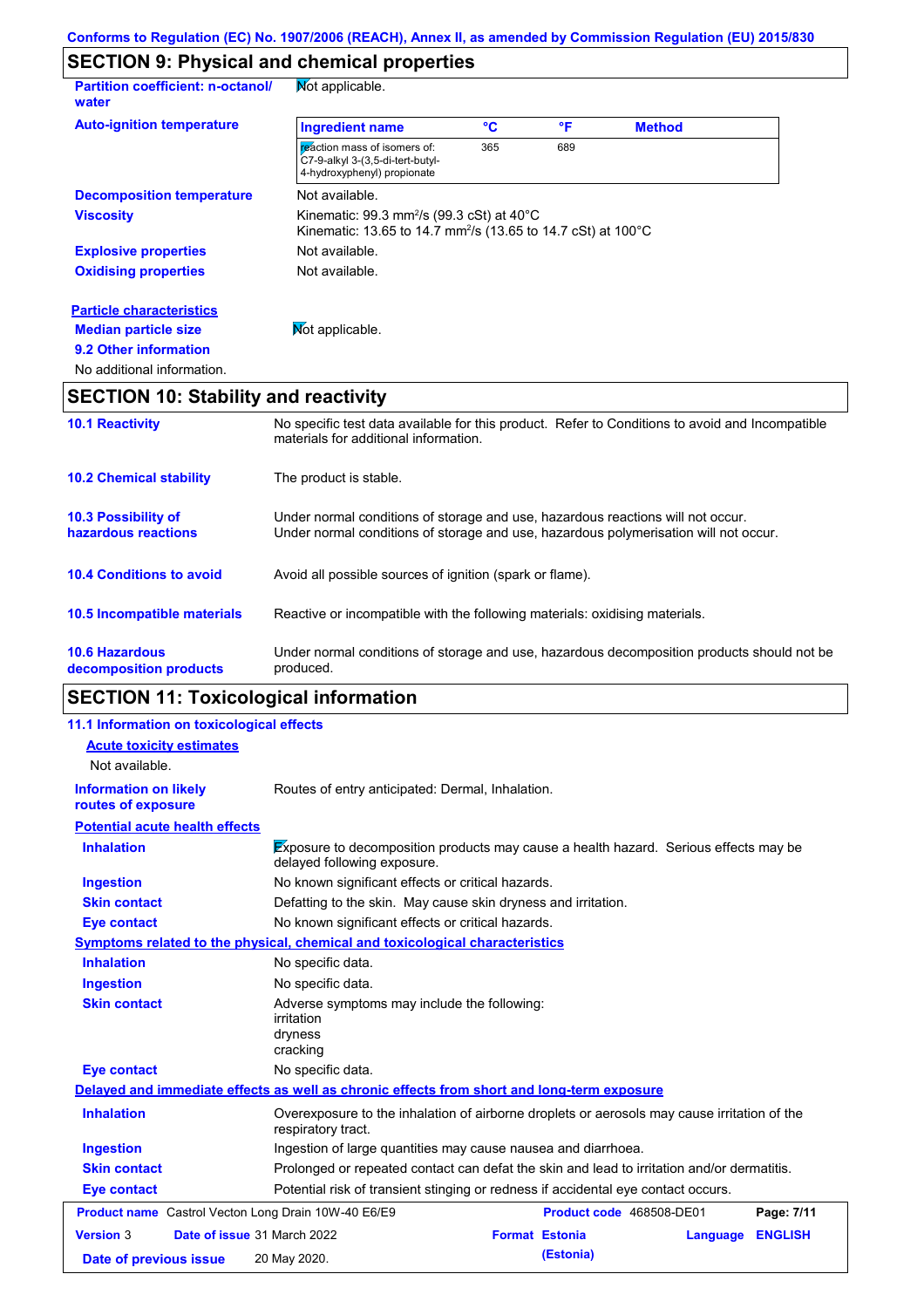## **SECTION 11: Toxicological information**

| <b>Potential chronic health effects</b> |                                                                                                                                                                                                                                                                                                                                                                                                          |
|-----------------------------------------|----------------------------------------------------------------------------------------------------------------------------------------------------------------------------------------------------------------------------------------------------------------------------------------------------------------------------------------------------------------------------------------------------------|
| <b>General</b>                          | USED ENGINE OILS<br>Combustion products resulting from the operation of internal combustion engines contaminate<br>engine oils during use. Used engine oil may contain hazardous components which have the<br>potential to cause skin cancer. Frequent or prolonged contact with all types and makes of used<br>engine oil must therefore be avoided and a high standard of personal hygiene maintained. |
| <b>Carcinogenicity</b>                  | No known significant effects or critical hazards.                                                                                                                                                                                                                                                                                                                                                        |
| <b>Mutagenicity</b>                     | No known significant effects or critical hazards.                                                                                                                                                                                                                                                                                                                                                        |
| <b>Developmental effects</b>            | No known significant effects or critical hazards.                                                                                                                                                                                                                                                                                                                                                        |
| <b>Fertility effects</b>                | No known significant effects or critical hazards.                                                                                                                                                                                                                                                                                                                                                        |

## **SECTION 12: Ecological information**

### **12.1 Toxicity**

**Environmental hazards** Not classified as dangerous

### **12.2 Persistence and degradability**

Expected to be biodegradable.

### **12.3 Bioaccumulative potential**

This product is not expected to bioaccumulate through food chains in the environment.

| <b>12.4 Mobility in soil</b>                            |                                                                      |
|---------------------------------------------------------|----------------------------------------------------------------------|
| <b>Soil/water partition</b><br><b>coefficient (Koc)</b> | Not available.                                                       |
| <b>Mobility</b>                                         | Spillages may penetrate the soil causing ground water contamination. |

### **12.5 Results of PBT and vPvB assessment**

Product does not meet the criteria for PBT or vPvB according to Regulation (EC) No. 1907/2006, Annex XIII.

### **12.6 Other adverse effects**

**Other ecological information**

Spills may form a film on water surfaces causing physical damage to organisms. Oxygen transfer could also be impaired.

### **SECTION 13: Disposal considerations**

| <b>13.1 Waste treatment methods</b> |                                                                                                                                                                      |
|-------------------------------------|----------------------------------------------------------------------------------------------------------------------------------------------------------------------|
| <b>Product</b>                      |                                                                                                                                                                      |
| <b>Methods of disposal</b>          | Where possible, arrange for product to be recycled. Dispose of via an authorised person/<br>licensed waste disposal contractor in accordance with local regulations. |
| <b>Hazardous waste</b>              | Yes.                                                                                                                                                                 |
| European waste catalogue (EWC)      |                                                                                                                                                                      |

| Waste code | <b>Waste designation</b>                                         |
|------------|------------------------------------------------------------------|
| $130205*$  | Imineral-based non-chlorinated engine, gear and lubricating oils |

However, deviation from the intended use and/or the presence of any potential contaminants may require an alternative waste disposal code to be assigned by the end user.

| <b>Packaging</b>           |                                                                                                                                                                                                                                                                                                                                                                                                                                                                                                 |
|----------------------------|-------------------------------------------------------------------------------------------------------------------------------------------------------------------------------------------------------------------------------------------------------------------------------------------------------------------------------------------------------------------------------------------------------------------------------------------------------------------------------------------------|
| <b>Methods of disposal</b> | Where possible, arrange for product to be recycled. Dispose of via an authorised person/<br>licensed waste disposal contractor in accordance with local regulations.                                                                                                                                                                                                                                                                                                                            |
| <b>Special precautions</b> | This material and its container must be disposed of in a safe way. Care should be taken when<br>handling emptied containers that have not been cleaned or rinsed out. Empty containers or<br>liners may retain some product residues. Empty containers represent a fire hazard as they may<br>contain flammable product residues and vapour. Never weld, solder or braze empty containers.<br>Avoid dispersal of spilt material and runoff and contact with soil, waterways, drains and sewers. |
| <b>References</b>          | Commission 2014/955/EU<br>Directive 2008/98/EC                                                                                                                                                                                                                                                                                                                                                                                                                                                  |

| <b>Product name</b> Castrol Vecton Long Drain 10W-40 E6/E9 |  |                                    | <b>Product code</b> 468508-DE01 | Page: 8/11            |                         |  |
|------------------------------------------------------------|--|------------------------------------|---------------------------------|-----------------------|-------------------------|--|
| <b>Version 3</b>                                           |  | <b>Date of issue 31 March 2022</b> |                                 | <b>Format Estonia</b> | <b>Language ENGLISH</b> |  |
| Date of previous issue                                     |  | 20 May 2020.                       |                                 | (Estonia)             |                         |  |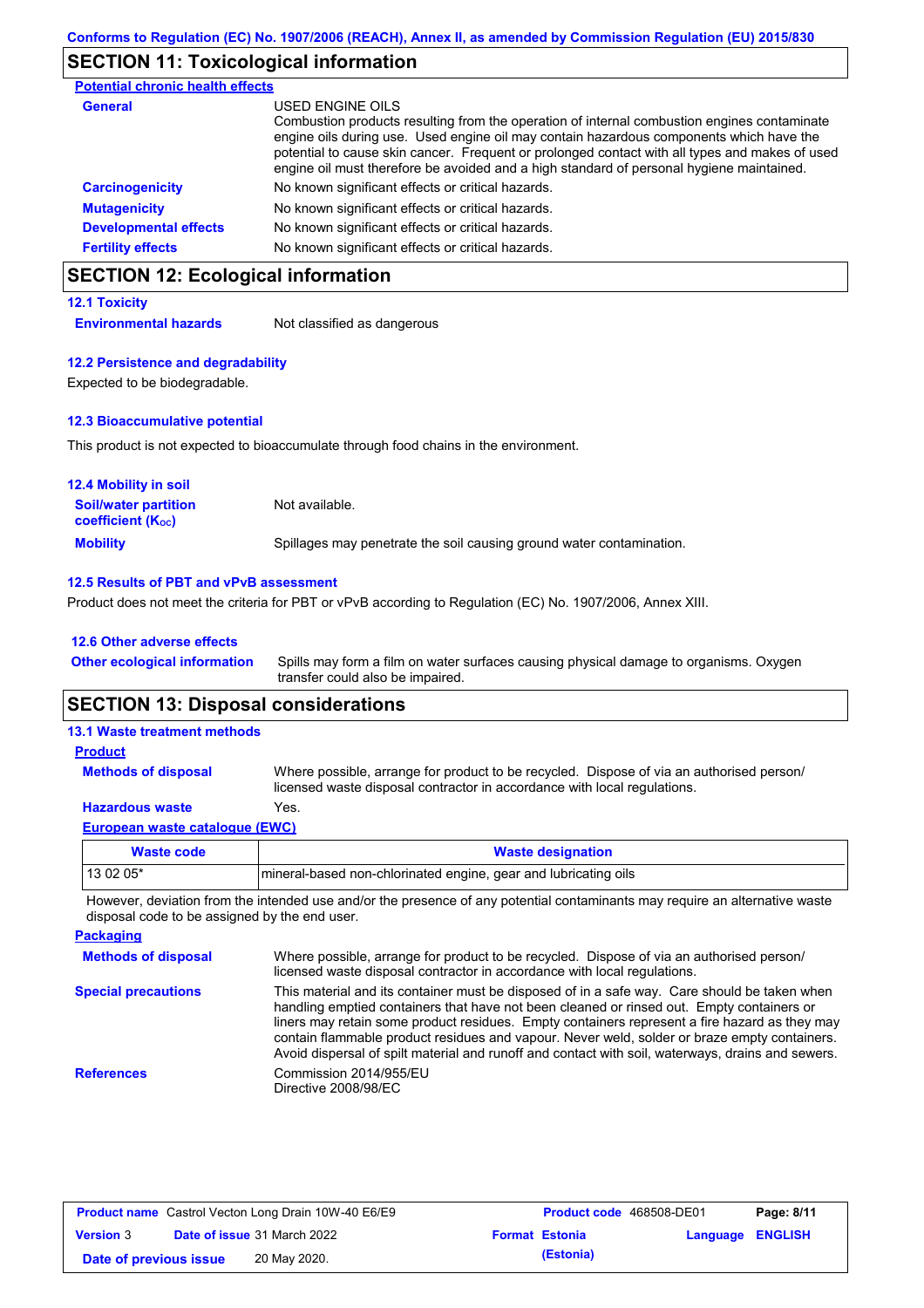#### - - - - - - - - - Not regulated. Not regulated. Not regulated. - - - **SECTION 14: Transport information ADR/RID IMDG IATA 14.1 UN number 14.2 UN proper shipping name 14.3 Transport hazard class(es) 14.4 Packing group ADN Additional information 14.5 Environmental hazards** No. 1980 | No. 1980 | No. 1980 | No. 1980 | No. 1980 | No. 1980 | No. 1980 | No. 1980 | No. 1980 | No. 1980 | Not regulated. - -<br>No. - -

**14.6 Special precautions for user** Not available.

### **14.7 Transport in bulk according to IMO instruments**

Not available.

### **SECTION 15: Regulatory information**

**Other regulations REACH Status** The company, as identified in Section 1, sells this product in the EU in compliance with the current requirements of REACH. **15.1 Safety, health and environmental regulations/legislation specific for the substance or mixture EU Regulation (EC) No. 1907/2006 (REACH) Annex XIV - List of substances subject to authorisation Substances of very high concern** None of the components are listed. All components are listed or exempted. All components are listed or exempted. At least one component is not listed. All components are listed or exempted. All components are active or exempted. All components are listed or exempted.  $\overline{M}$  least one component is not listed. **United States inventory (TSCA 8b) Australia inventory (AIIC) Canada inventory China inventory (IECSC) Japan inventory (CSCL) Korea inventory (KECI) Philippines inventory (PICCS) Taiwan Chemical Substances Inventory (TCSI)** All components are listed or exempted. **Ozone depleting substances (1005/2009/EU)** Not listed. **Prior Informed Consent (PIC) (649/2012/EU)** None of the components are listed. **Annex XIV EU Regulation (EC) No. 1907/2006 (REACH) Annex XVII - Restrictions on the manufacture, placing on the market and use of certain dangerous substances, mixtures and articles** Not applicable. **Prod** 

|                        | <b>Product name</b> Castrol Vecton Long Drain 10W-40 E6/E9 | Product code 468508-DE01 |                         | Page: 9/11 |
|------------------------|------------------------------------------------------------|--------------------------|-------------------------|------------|
| <b>Version</b> 3       | <b>Date of issue 31 March 2022</b>                         | <b>Format Estonia</b>    | <b>Language ENGLISH</b> |            |
| Date of previous issue | 20 May 2020.                                               | (Estonia)                |                         |            |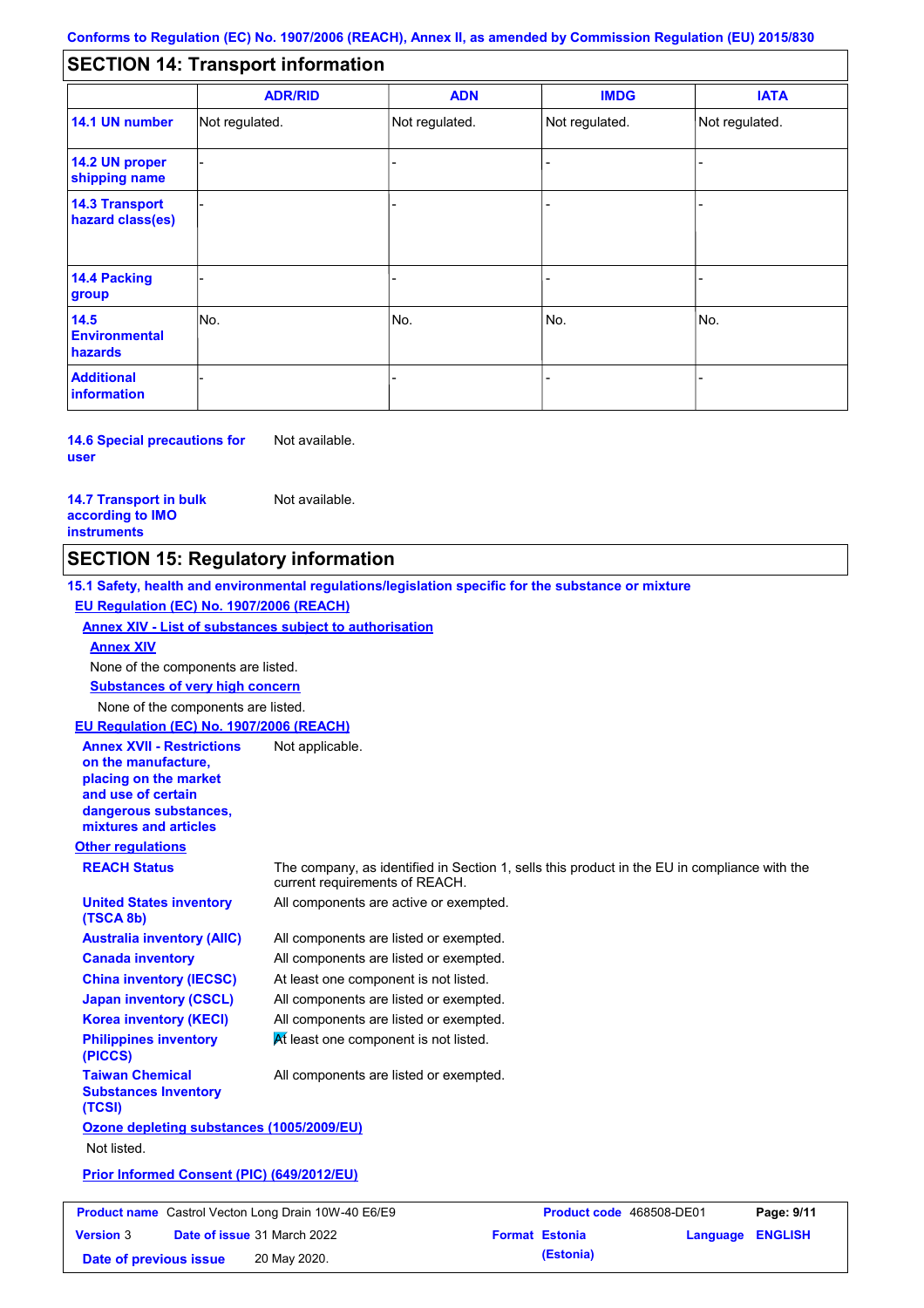## **SECTION 15: Regulatory information**

Not listed.

**Persistent Organic Pollutants** Not listed.

### **EU - Water framework directive - Priority substances**

None of the components are listed.

### **Seveso Directive**

This product is not controlled under the Seveso Directive.

| <b>15.2 Chemical safety</b> | A Chemical Safety Assessment has been carried out for one or more of the substances within  |
|-----------------------------|---------------------------------------------------------------------------------------------|
| assessment                  | this mixture. A Chemical Safety Assessment has not been carried out for the mixture itself. |

# **SECTION 16: Other information**

| <b>Abbreviations and acronyms</b> | ADN = European Provisions concerning the International Carriage of Dangerous Goods by    |
|-----------------------------------|------------------------------------------------------------------------------------------|
|                                   | Inland Waterway                                                                          |
|                                   | ADR = The European Agreement concerning the International Carriage of Dangerous Goods by |
|                                   | Road                                                                                     |
|                                   | ATE = Acute Toxicity Estimate                                                            |
|                                   | <b>BCF</b> = Bioconcentration Factor                                                     |
|                                   | CAS = Chemical Abstracts Service                                                         |
|                                   | CLP = Classification, Labelling and Packaging Regulation [Regulation (EC) No. 1272/2008] |
|                                   | CSA = Chemical Safety Assessment                                                         |
|                                   | CSR = Chemical Safety Report                                                             |
|                                   | DMEL = Derived Minimal Effect Level                                                      |
|                                   | DNEL = Derived No Effect Level                                                           |
|                                   | EINECS = European Inventory of Existing Commercial chemical Substances                   |
|                                   | ES = Exposure Scenario                                                                   |
|                                   | EUH statement = CLP-specific Hazard statement                                            |
|                                   | EWC = European Waste Catalogue                                                           |
|                                   | GHS = Globally Harmonized System of Classification and Labelling of Chemicals            |
|                                   | IATA = International Air Transport Association                                           |
|                                   | IBC = Intermediate Bulk Container                                                        |
|                                   | IMDG = International Maritime Dangerous Goods                                            |
|                                   | LogPow = logarithm of the octanol/water partition coefficient                            |
|                                   | MARPOL = International Convention for the Prevention of Pollution From Ships, 1973 as    |
|                                   | modified by the Protocol of 1978. ("Marpol" = marine pollution)                          |
|                                   | OECD = Organisation for Economic Co-operation and Development                            |
|                                   | PBT = Persistent, Bioaccumulative and Toxic                                              |
|                                   | <b>PNEC</b> = Predicted No Effect Concentration                                          |
|                                   | REACH = Registration, Evaluation, Authorisation and Restriction of Chemicals Regulation  |
|                                   | [Regulation (EC) No. 1907/2006]                                                          |
|                                   | RID = The Regulations concerning the International Carriage of Dangerous Goods by Rail   |
|                                   | <b>RRN = REACH Registration Number</b>                                                   |
|                                   | SADT = Self-Accelerating Decomposition Temperature                                       |
|                                   | SVHC = Substances of Very High Concern                                                   |
|                                   | STOT-RE = Specific Target Organ Toxicity - Repeated Exposure                             |
|                                   | STOT-SE = Specific Target Organ Toxicity - Single Exposure                               |
|                                   | TWA = Time weighted average                                                              |
|                                   | $UN = United Nations$                                                                    |
|                                   | $UVCB = Complex\;hydrocarbon\; substance$                                                |
|                                   | VOC = Volatile Organic Compound                                                          |
|                                   | vPvB = Very Persistent and Very Bioaccumulative                                          |
|                                   | Varies = may contain one or more of the following $64741-88-4$ / RRN 01-2119488706-23,   |
|                                   | 64741-89-5 / RRN 01-2119487067-30, 64741-95-3 / RRN 01-2119487081-40, 64741-96-4/ RRN    |
|                                   | 01-2119483621-38, 64742-01-4 / RRN 01-2119488707-21, 64742-44-5 / RRN                    |
|                                   | 01-2119985177-24, 64742-45-6, 64742-52-5 / RRN 01-2119467170-45, 64742-53-6 / RRN        |
|                                   | 01-2119480375-34, 64742-54-7 / RRN 01-2119484627-25, 64742-55-8 / RRN                    |
|                                   | 01-2119487077-29, 64742-56-9 / RRN 01-2119480132-48, 64742-57-0 / RRN                    |
|                                   | 01-2119489287-22, 64742-58-1, 64742-62-7 / RRN 01-2119480472-38, 64742-63-8,             |
|                                   | 64742-65-0 / RRN 01-2119471299-27, 64742-70-7 / RRN 01-2119487080-42, 72623-85-9 /       |
|                                   | RRN 01-2119555262-43, 72623-86-0 / RRN 01-2119474878-16, 72623-87-1 / RRN                |
|                                   | 01-2119474889-13                                                                         |

### **Procedure used to derive the classification according to Regulation (EC) No. 1272/2008 [CLP/GHS]**

| <b>Classification</b>                  |                                                            | <b>Justification</b>              |                |  |  |
|----------------------------------------|------------------------------------------------------------|-----------------------------------|----------------|--|--|
| Not classified.                        |                                                            |                                   |                |  |  |
|                                        | <b>Product name</b> Castrol Vecton Long Drain 10W-40 E6/E9 | Product code 468508-DE01          | Page: 10/11    |  |  |
| <b>Version 3</b>                       | Date of issue 31 March 2022                                | <b>Format Estonia</b><br>Language | <b>ENGLISH</b> |  |  |
| 20 May 2020.<br>Date of previous issue |                                                            | (Estonia)                         |                |  |  |